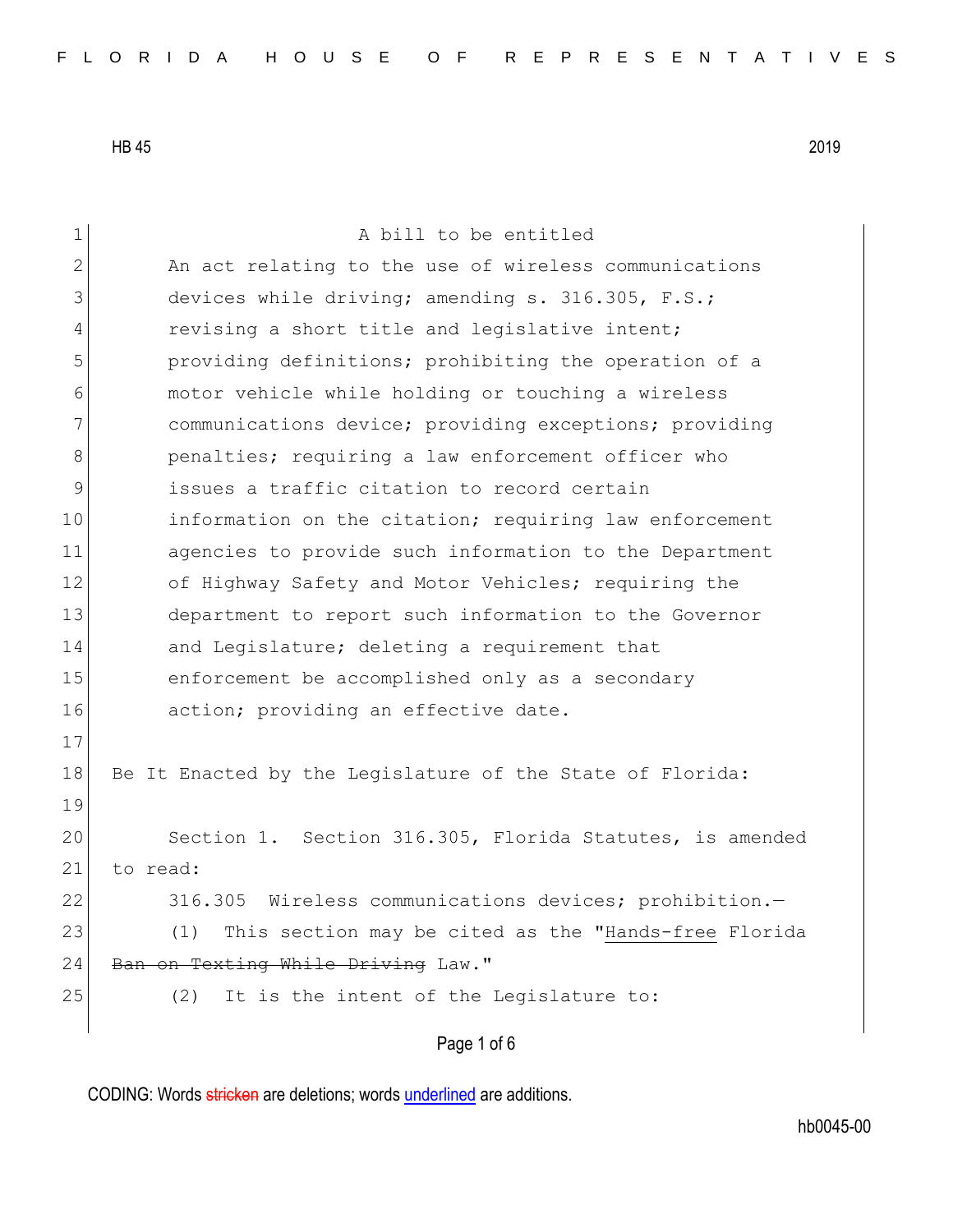| 26 | Improve roadway safety for all vehicle operators,<br>(a)        |  |  |  |  |  |  |  |  |  |  |
|----|-----------------------------------------------------------------|--|--|--|--|--|--|--|--|--|--|
| 27 | vehicle passengers, bicyclists, pedestrians, and other road     |  |  |  |  |  |  |  |  |  |  |
| 28 | users.                                                          |  |  |  |  |  |  |  |  |  |  |
| 29 | (b) Prevent crashes related to the act of using a wireless      |  |  |  |  |  |  |  |  |  |  |
| 30 | communications device text messaging while driving a motor      |  |  |  |  |  |  |  |  |  |  |
| 31 | vehicle.                                                        |  |  |  |  |  |  |  |  |  |  |
| 32 | Reduce injuries, deaths, property damage, health care<br>(C)    |  |  |  |  |  |  |  |  |  |  |
| 33 | costs, health insurance rates, and automobile insurance rates   |  |  |  |  |  |  |  |  |  |  |
| 34 | related to motor vehicle crashes.                               |  |  |  |  |  |  |  |  |  |  |
| 35 | Authorize law enforcement officers to stop motor<br>(d)         |  |  |  |  |  |  |  |  |  |  |
| 36 | vehicles and issue citations as a secondary offense to persons  |  |  |  |  |  |  |  |  |  |  |
| 37 | who are using a wireless communications device texting while    |  |  |  |  |  |  |  |  |  |  |
| 38 | driving.                                                        |  |  |  |  |  |  |  |  |  |  |
| 39 | For purposes of this section, the term:<br>(3)                  |  |  |  |  |  |  |  |  |  |  |
| 40 | "Hands-free device" means an internal feature or<br>(a)         |  |  |  |  |  |  |  |  |  |  |
|    | function of, or an attachment or addition to, a wireless        |  |  |  |  |  |  |  |  |  |  |
| 41 |                                                                 |  |  |  |  |  |  |  |  |  |  |
| 42 | communications device which does not require the device to be   |  |  |  |  |  |  |  |  |  |  |
| 43 | manually held or otherwise touched, except to activate,         |  |  |  |  |  |  |  |  |  |  |
| 44 | deactivate, or initiate the feature, function, attachment, or   |  |  |  |  |  |  |  |  |  |  |
| 45 | addition.                                                       |  |  |  |  |  |  |  |  |  |  |
| 46 | "Wireless communications device" means a device used<br>(b)     |  |  |  |  |  |  |  |  |  |  |
| 47 | or capable of being used while manually held or otherwise       |  |  |  |  |  |  |  |  |  |  |
| 48 | touched, which device is designed or intended to facilitate     |  |  |  |  |  |  |  |  |  |  |
| 49 | interpersonal voice communications, receive or transmit text or |  |  |  |  |  |  |  |  |  |  |
| 50 | character-based messages, access or store data, or connect to   |  |  |  |  |  |  |  |  |  |  |

## Page 2 of 6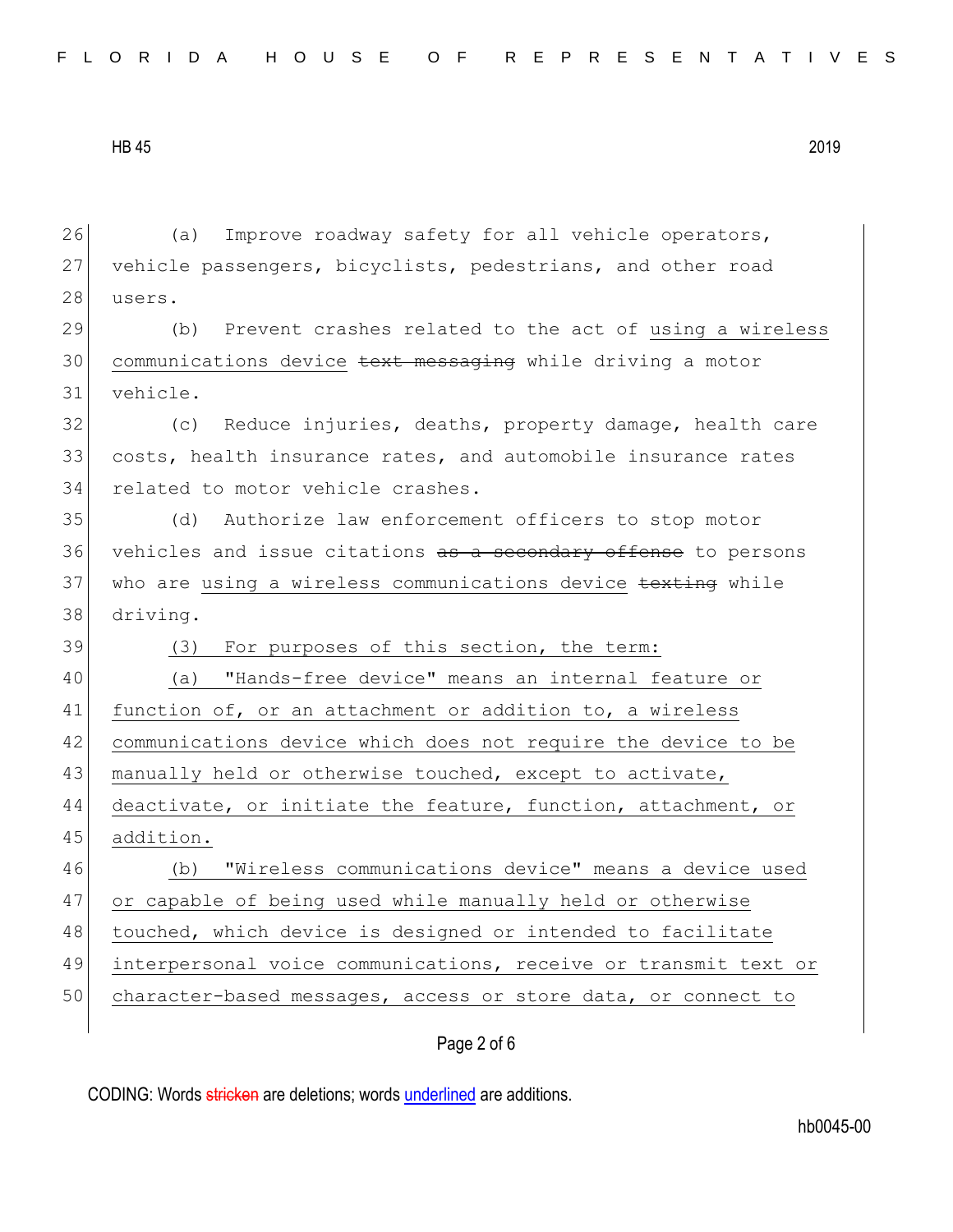| 51 | the Internet or any communications service as defined in s.      |
|----|------------------------------------------------------------------|
| 52 | 812.15 and which allows text or voice communications.            |
| 53 | $(4)$ $(3)$ (a) Except as provided in paragraph (b), a person    |
| 54 | may not operate a motor vehicle while manually holding or        |
| 55 | otherwise touching typing or entering multiple letters, numbers, |
| 56 | symbols, or other characters into a wireless communications      |
| 57 | device or while sending or reading data on such a device for the |
| 58 | purpose of nonvoice interpersonal communication, including, but  |
| 59 | not limited to, communication methods known as texting, e-       |
| 60 | mailing, and instant messaging. As used in this section, the     |
| 61 | term "wireless communications device" means any handheld device  |
| 62 | used or capable of being used in a handheld manner, that is      |
| 63 | designed or intended to receive or transmit text or character-   |
| 64 | based messages, access or store data, or connect to the Internet |
| 65 | or any communications service as defined in s. 812.15 and that   |
| 66 | allows text communications. For the purposes of this paragraph,  |
| 67 | a motor vehicle that is stationary is not being operated and is  |
| 68 | not subject to the prohibition in this paragraph.                |
| 69 | (b) Paragraph (a) does not apply to a motor vehicle              |
| 70 | operator who is:                                                 |
| 71 | Performing official duties as an operator of an<br>1.            |
| 72 | authorized emergency vehicle as defined in s. 322.01, a law      |
| 73 | enforcement or fire service professional, or an emergency        |
| 74 | medical services professional.                                   |
| 75 | Reporting an emergency or criminal or suspicious<br>2.           |
|    | Page 3 of 6                                                      |
|    |                                                                  |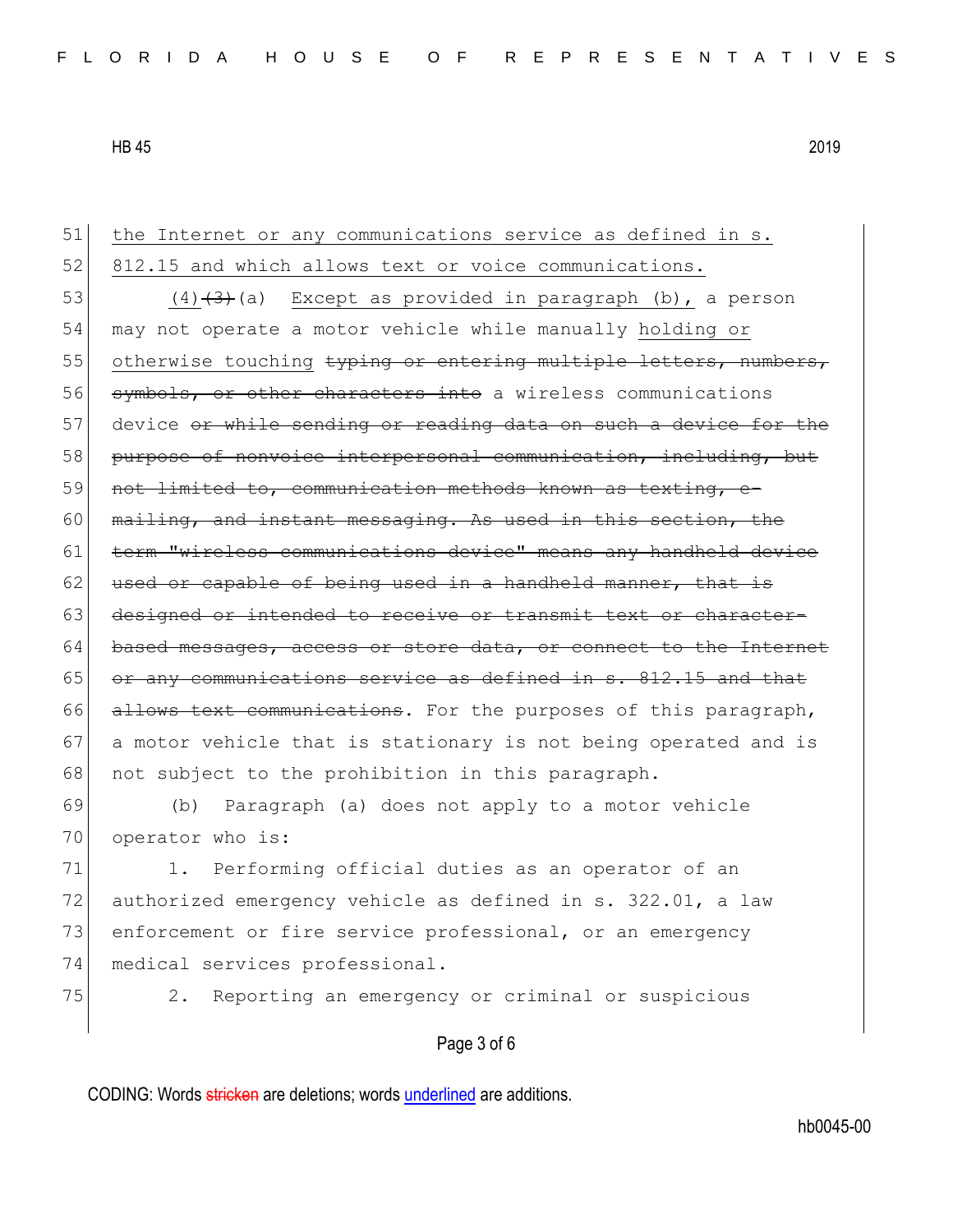| FLORIDA HOUSE OF REPRESENTATIVES |  |
|----------------------------------|--|
|----------------------------------|--|

76 activity to law enforcement authorities. 77 3. Receiving messages that are: 78 a. Related to the operation or navigation of the motor 79 vehicle; 80 b. Safety-related information, including emergency, 81 traffic, or weather alerts; 82 c. Data used primarily by the motor vehicle; or 83 d. Radio broadcasts. 84 4. Using a device or system for navigation purposes. 85 5. Conducting wireless interpersonal communication through 86 the use of a hands-free device that does not require manual 87 entry of multiple letters, numbers, or symbols, except to 88 activate, deactivate, or initiate a feature or function. 89 6. Conducting wireless interpersonal communication that 90 does not require reading text messages, except to activate, 91 deactivate, or initiate a feature or function. 92 6.7. Operating an autonomous vehicle, as defined in s. 93  $316.003$ , in autonomous mode. 94 (c) Only in the event of a crash resulting in death or 95 personal injury, a user's billing records for a wireless 96 communications device or the testimony of or written statements 97 from appropriate authorities receiving such communications 98 messages may be admissible as evidence in any proceeding to 99 determine whether a violation of paragraph (a) has been 100 committed.

## Page 4 of 6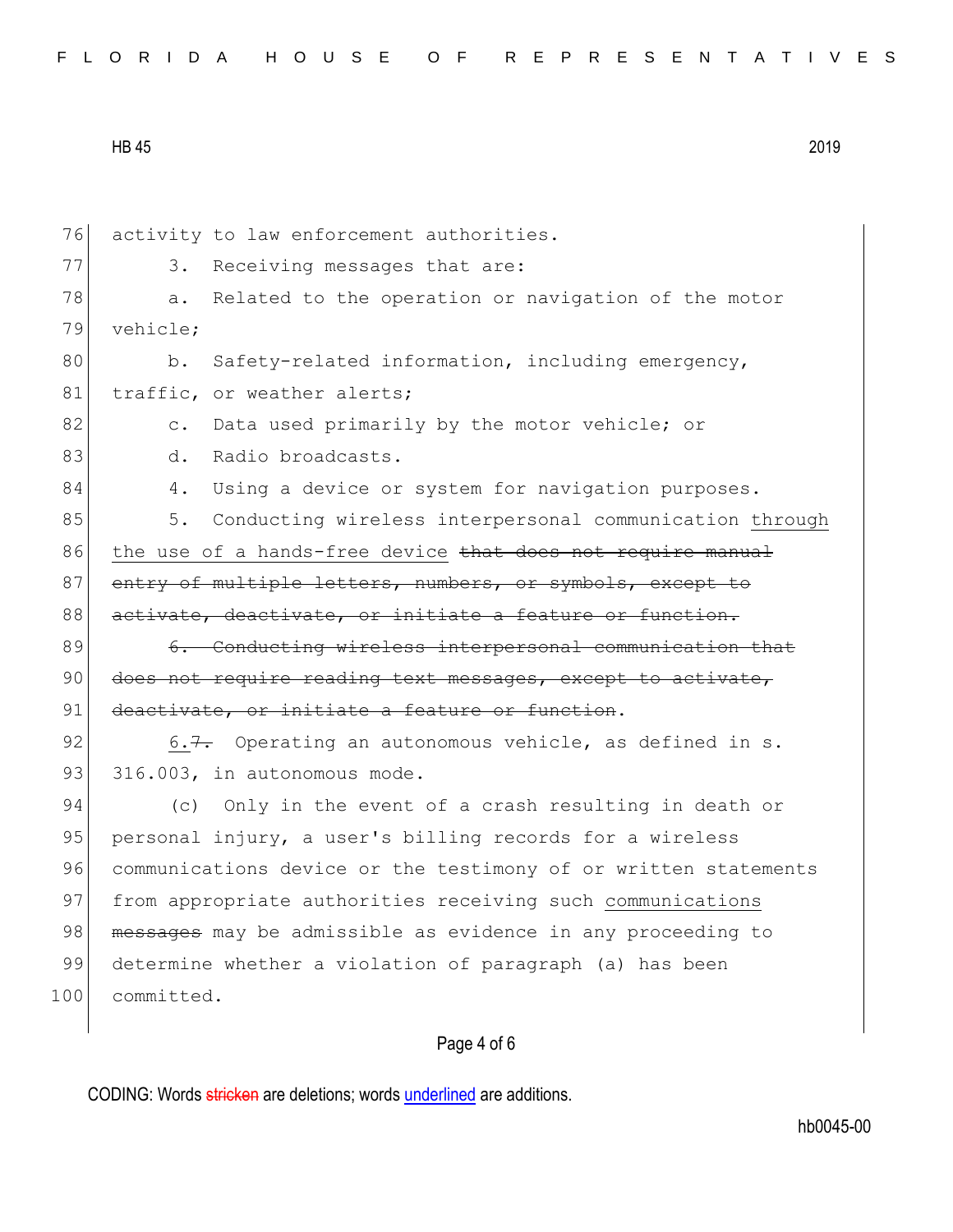101  $(5)(4)$  (a) A Any person who violates paragraph (4)(a) 102  $(3)$  (a) commits a noncriminal traffic infraction, punishable as a 103 nonmoving violation as provided in chapter 318. 104 (b) A Any person who commits a second or subsequent 105 violation of paragraph (4)(a)  $\left(3\right)$   $\left(4\right)$  within 5 years after the 106 date of a prior conviction for a violation of paragraph (4)(a) 107  $(3)$   $(4)$  commits a noncriminal traffic infraction, punishable as a 108 moving violation as provided in chapter 318. 109 (6) A law enforcement officer who issues a citation for a 110 violation of paragraph (4)(a) must record on the citation the 111 race of the person to whom the citation is issued. Each law 112 enforcement agency in this state must maintain such information 113 and must provide such information to the department in a form 114 and manner determined by the department. The department shall 115 collect such information by jurisdiction and shall submit an 116 annual report to the Governor, the President of the Senate, and 117 the Speaker of the House of Representatives which shows separate 118 statewide totals for the state's county sheriffs and municipal 119 law enforcement agencies, state law enforcement agencies, and 120 state university law enforcement agencies.  $121$  (5) Enforcement of this section by state or local law 122 enforcement agencies must be accomplished only as a secondary 123 action when an operator of a motor vehicle has been detained for 124 a suspected violation of another provision of this chapter, 125 chapter 320, or chapter 322.

Page 5 of 6